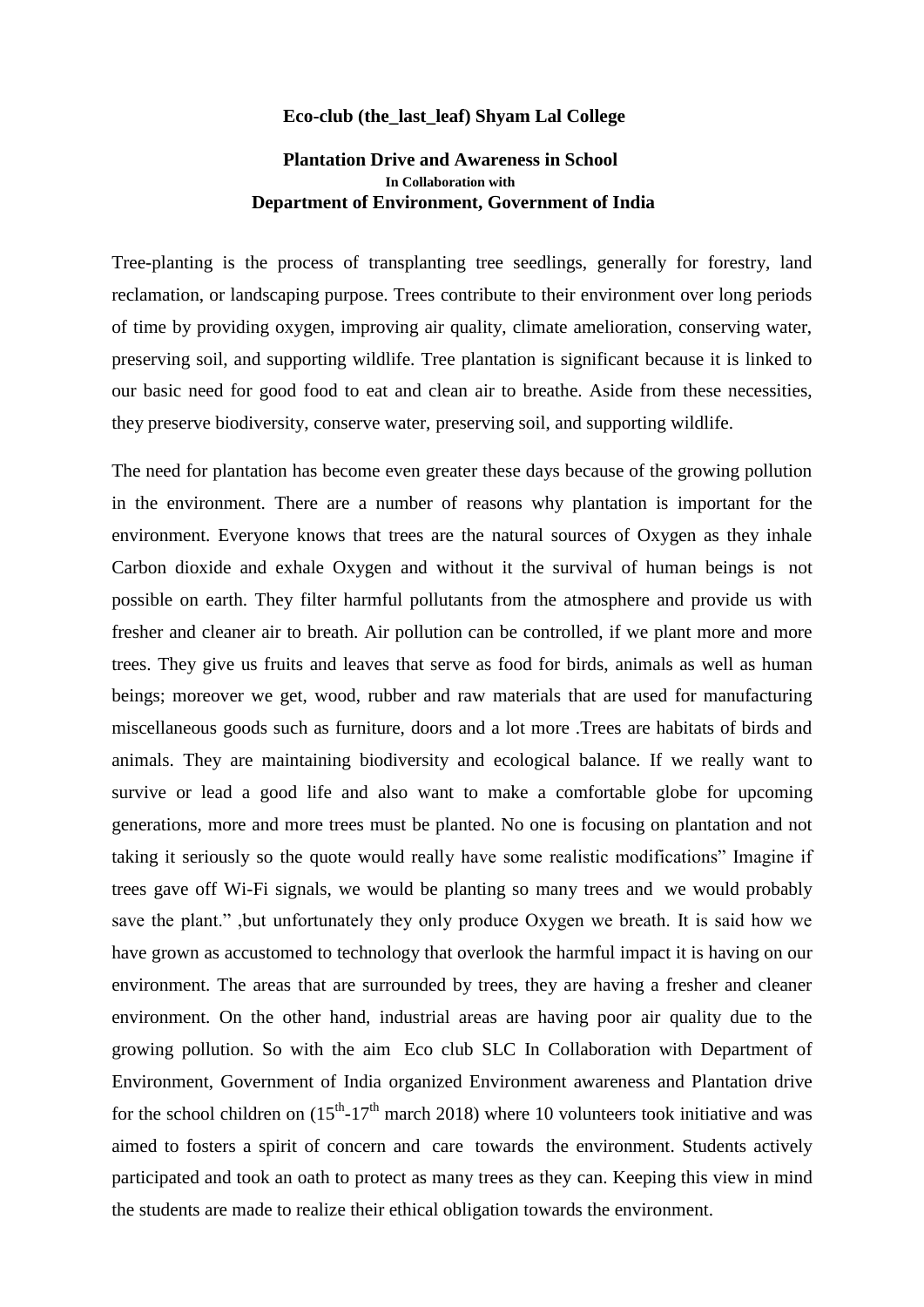





**SLC** (UNIVERSITY OF DELHI) **SHYAM LAL COLLEGE** 

## ECO CLUB (The\_Last\_leaf)

IN COLLABORATION WITH **DEPARTMENT OF ENVIRONMENT** (GOVERNMENT OF INDIA)



## **ENVIRONMENTAL AWARENESS AND PLANTATION DRIVE**

**15TH - 17TH MARCH 2018** 



**MR. PANKAJ CHAUDHARY** (Convenor, Ecoclub)

**DR. SUNAINA ZUTSHI** (Co-ordinator Ecoclub)

PROF. RABI NARAYAN KAR (Principal, SLC)